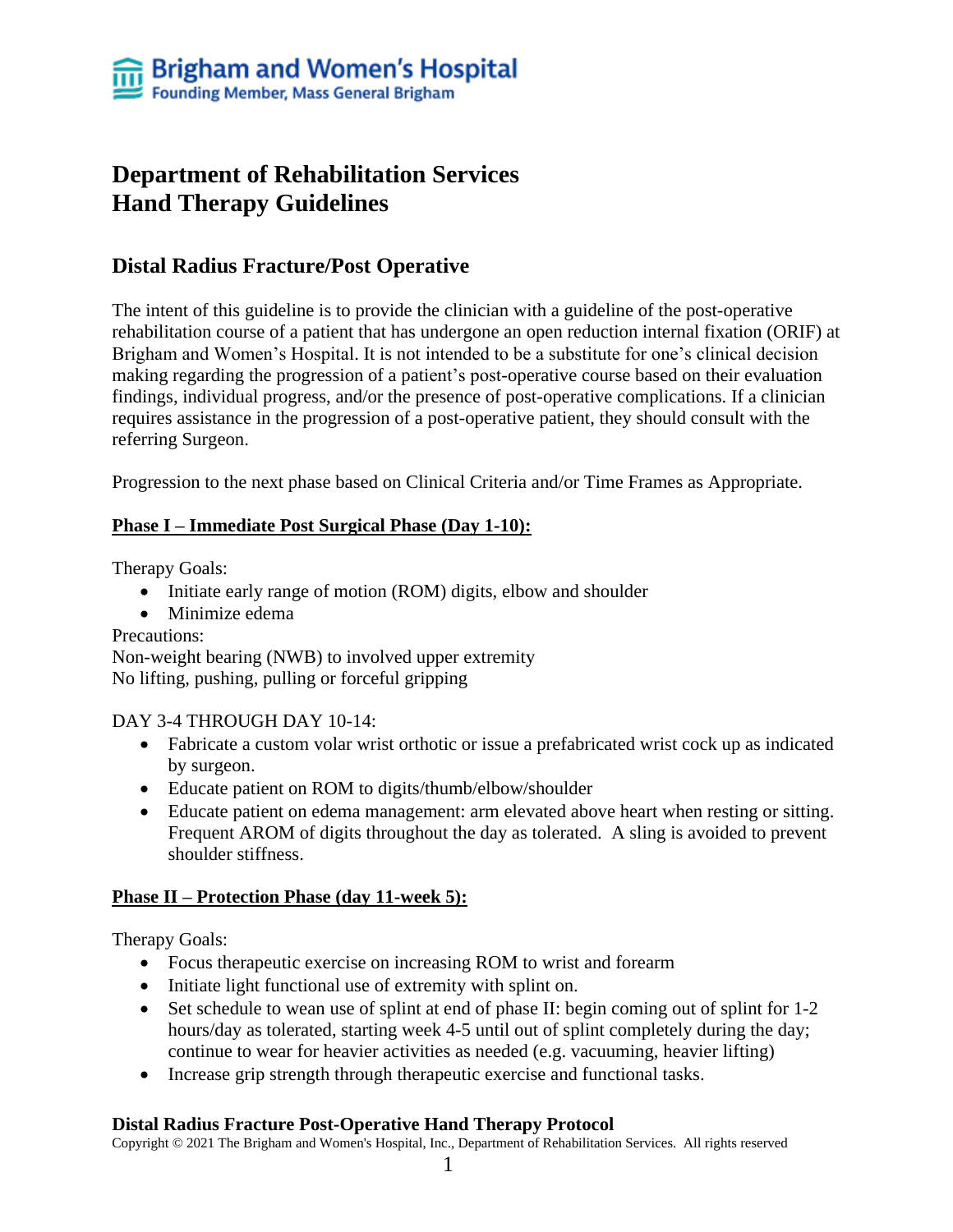

Precautions: NWB to involved upper extremity

Criteria for progression to the next phase:

Improving wrist/forearm ROM with minimal to no pain: ROM measurements taken weekly to assess progression of ROM without increase in pain

#### THERAPY FOCUS DAYS 11-14:

- Active ROM (AROM) initiated to wrist and forearm: ROM as tolerated for patient level of comfort. Mild discomfort is expected.
- Edema management: ongoing use of elevation, ice, Coban, compression garments, Kinesiotape
- Orthotic should be worn at all times except hygiene and exercises
- Initiate light functional use of involved extremity with orthotic in place.

#### THERAPY FOCUS WEEKS 3-6:

- A, A/AROM to wrist/forearm
- Start to wean from splint at week 4-5, continue to wear for heavier activities
- Initiate scar management after sutures removed and incision well healed: massage, scar pad as indicated
- Assess grip/pinch strength and start strengthening of grip/pinch as indicated
- Progress with functional activities as tolerated: patient to start with lighter tasks such as dressing, grooming, and self feeding; progressing to laundry, dishes, light housework as tolerated according to comfort level with task.

#### **Phase III – Intermediate phase (Week 6-12):**

Therapy Goals:

- Regain ROM wrist/forearm
- Regain functional strength of extremity as evidenced by ability to return to previous level of function; Functional Outcome measurement (e.g. QuickDASH)
- Return to previous level of function and independence in basic/instrumental activities of daily living (I/ADLs).

Precautions:

Patient can start gentle weight bearing on involved extremity: Begin with weightbearing on tabletop or counter top then progress to wall and quadruped as tolerated.

#### THERAPY FOCUS WEEKS 6-12:

- Wean use of orthotic to at night and in crowds (as needed) until week 8; discontinue static orthotic by week 8.
- Initiate use of static progressive orthotic (if indicated) per surgeon orders.

#### **Distal Radius Fracture Post-Operative Hand Therapy Protocol**

Copyright © 2021 The Brigham and Women's Hospital, Inc., Department of Rehabilitation Services. All rights reserved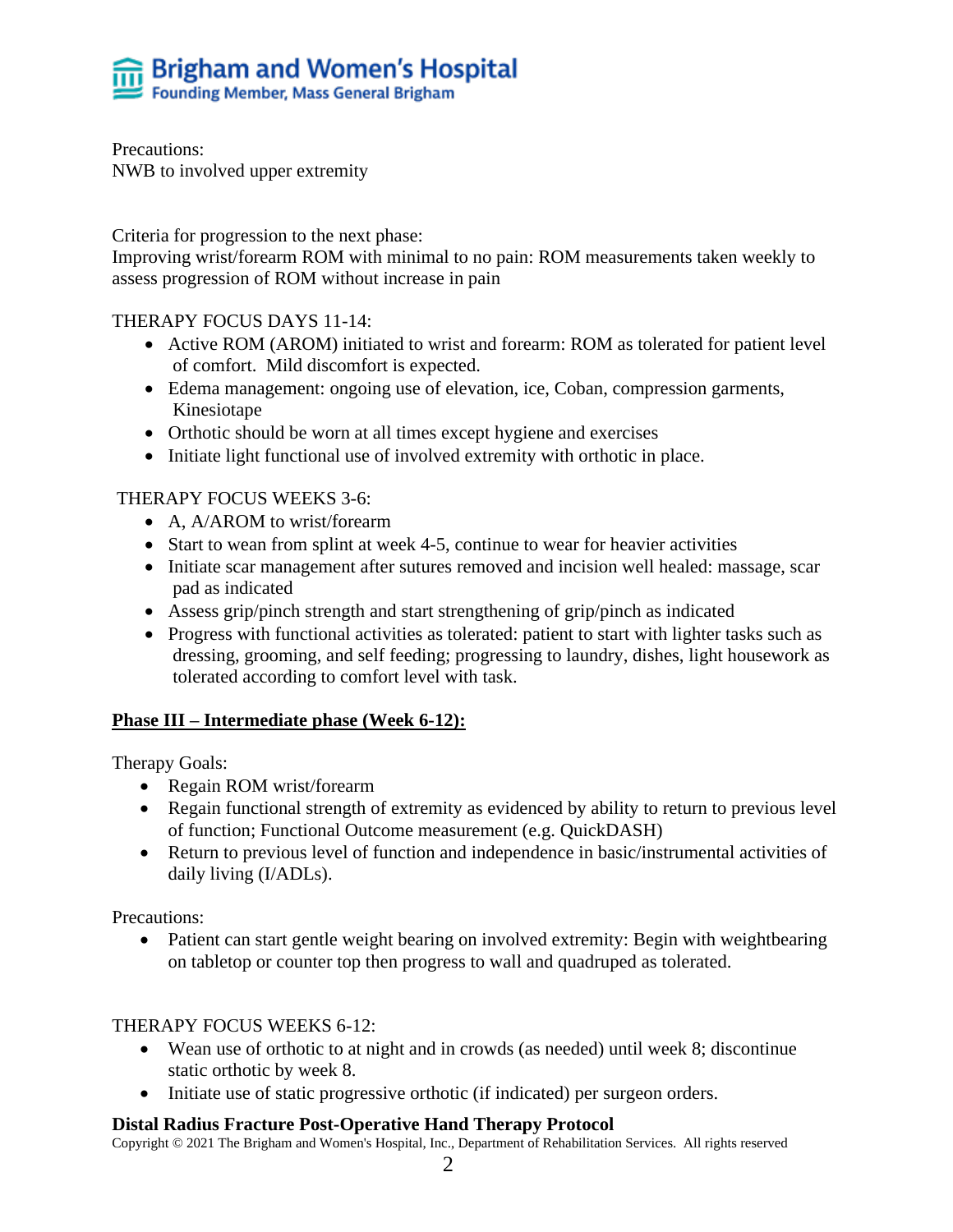# **Brigham and Women's Hospital**<br>Founding Member, Mass General Brigham

- Progress integration of involved extremity into functional activities without orthotic.
- Initiate joint mobilization to increase wrist/forearm ROM if indicated: Radiocarpal and ulnocarpal joint: Dorsal glides to increase wrist flexion; volar glides to increase wrist extension; ulnar glide to increase radial deviation and radial glide ot increase ulnar deviation

Distal Radio-Ulnar Joint (DRUJ): dorsal glide of radius on ulnar to increase supination; anterior glide of radius on ulna to restore pronation

- Begin progressive resistive exercises to wrist at week 6-8.
- Progress with weight bearing activities: wall pushups, quadruped, modified push ups

#### **Phase IV – Advanced strengthening phase (week 12-20):**

*Typically, formal outpatient therapy is completed by week 8-12 and patient continues to work on strengthening exercises independently or in a work conditioning program or with a trainer.*

Therapy Goals:

- Return to work for patients whose jobs require heavier lifting/activities such as laborers.
- Return to sport for athletes.

#### **WEEK 12-15:**

• Continued progression of strengthening and weightbearing to prepare patient for return to work or sport. Patient is typically doing this on their own, with a trainer, or at a work hardening/conditioning program.

**Author: Reviewers:** February 2021 Gayle Lang, OT

Jen Botsford, OT Nancy Kelly, OT

## **REFERENCES**

Naughton, N., & Algar, L. (2020): Therapy Management of Distal Radius Fractures. *Rehabilitation of the Hand and Upper Extremity*, 7th edition, Chapter 60.

Smith, D., Brou, K., Henry, M. (2004): Early Active Rehabilitation for Operatively Stabilized

#### **Distal Radius Fracture Post-Operative Hand Therapy Protocol**

Copyright © 2021 The Brigham and Women's Hospital, Inc., Department of Rehabilitation Services. All rights reserved